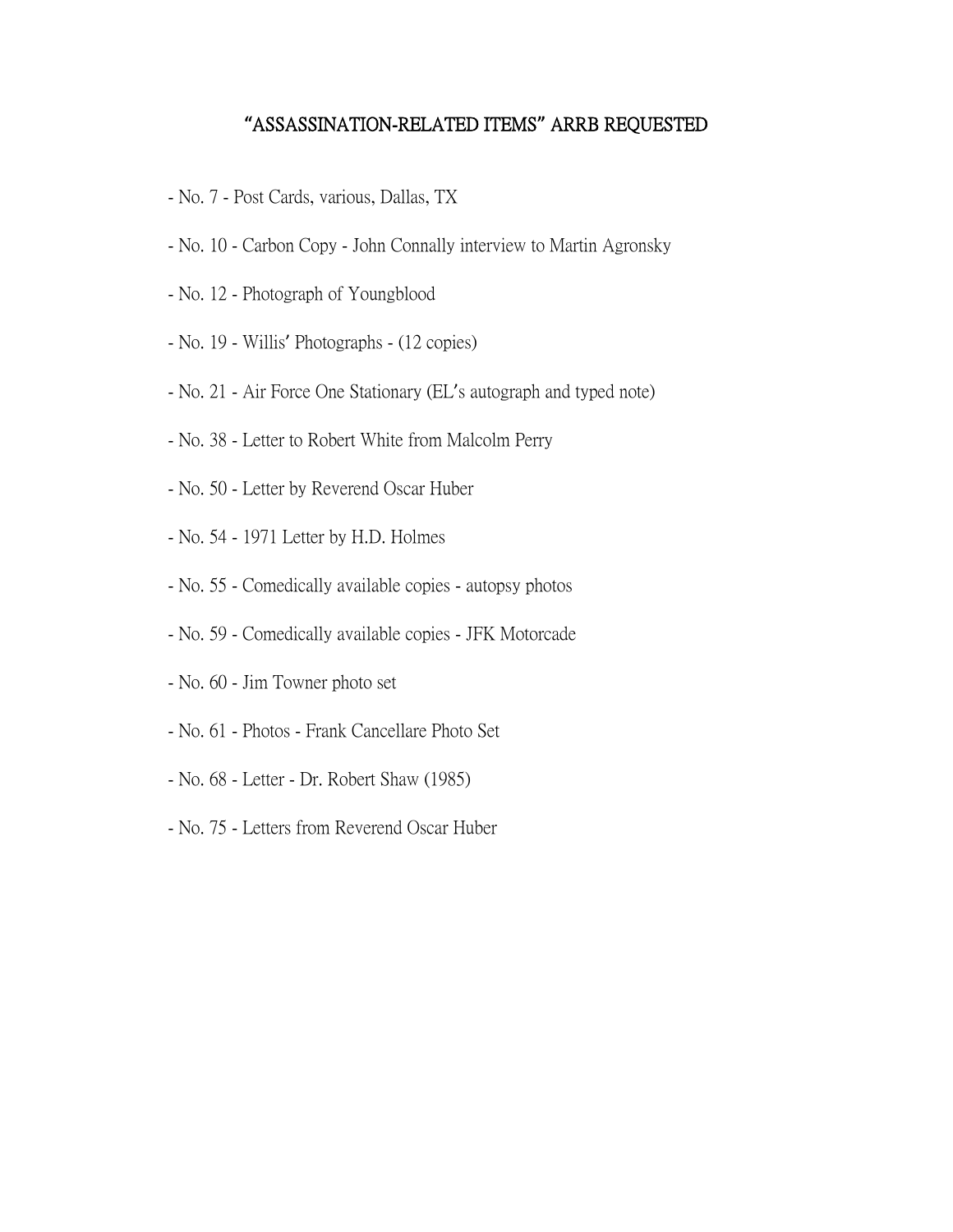## Individual Items under the EVELYN LINCOLN AND HAROLD LINCOLN LIST

- A. JBK Handwritten Will (No. 4)
- B. Rice Hotel Stationary (No. 9)
- C. Grave Site Plans sent to EL (No. 20)
- D. Two page list of directives to EL from JFK (No. 24)
- E. Stenographic notes taken by Mrs. Lincoln during dictation (No. 27)
- F. No. 30 Note from Godfrey McHugh
- G. No. 53 Copies Daily Appointment Listings
	- 1. Aug. 20, 1962
	- 2. Aug. 21, 1962
	- 3. Aug. 24, 1962
	- 4. Aug. 25, 1962
	- 5. Aug. 27, 1962
	- 6. Aug. 29, 1962
	- 7. Aug. 30, 1962
	- 8. Aug. 31, 1962
	- 9. Sept. 5, 1963
	- 10. Sept. 6, 1963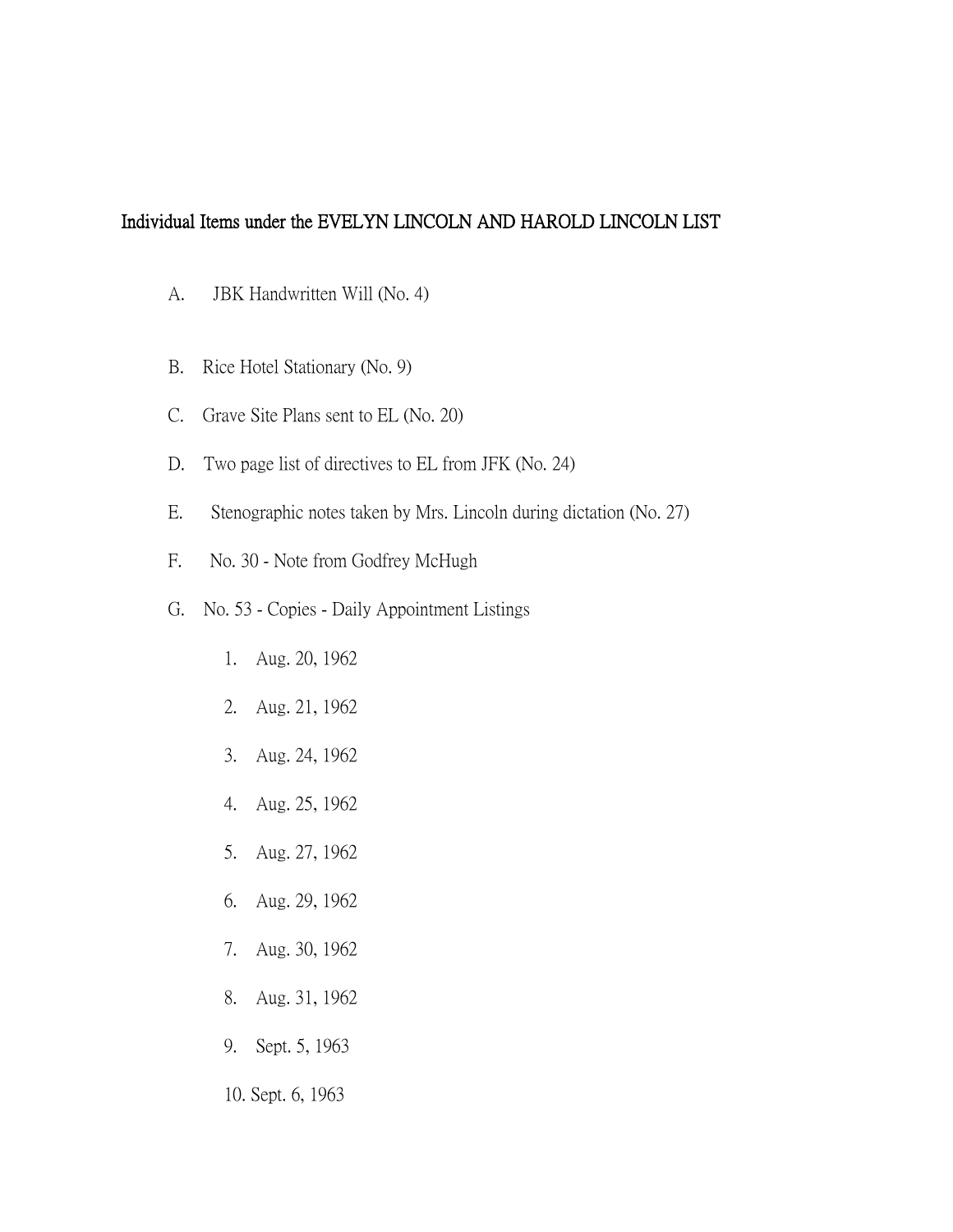- 11. Sept. 9, 1963
- 12. May 27, 1963
- 13. July 23, 1963
- H. No. 54 Blue Book which lists WH employees
	- No. 59 Stenographic Page with typed information
	- No. 60 Yellow legal pad with doodles, notes
	- No. 75 Used Dictabelts
	- No. 93 a 3 by 5 card with pencil doodles
	- No. 96 Business Cards (4) with notes
	- No. 98 "Notes from the desk of JFK"
	- No. 99 "Notes from the desk of Herbert Lehman" with JFK Notes
	- No. 109 White House note pad sheet with JFK notes (2)
	- No. 110 Carbon Copy typed notes related to Sorenson's job as spec. Ass
	- No. 116 Notes, doodles, jottings JFK (approx. 20)
	- No. 118 Approximately 45 ? From 1957 1966, personally addressed to EL
	- No. 124 . Western Union Telegram
	- No. 125 Letter in envelope to Pierre Salinger
	- No. 126 Western Union Telegram
	- No. 128 . Index Card
	- No. 134 Polaroid Pictures EL personal, taken from plane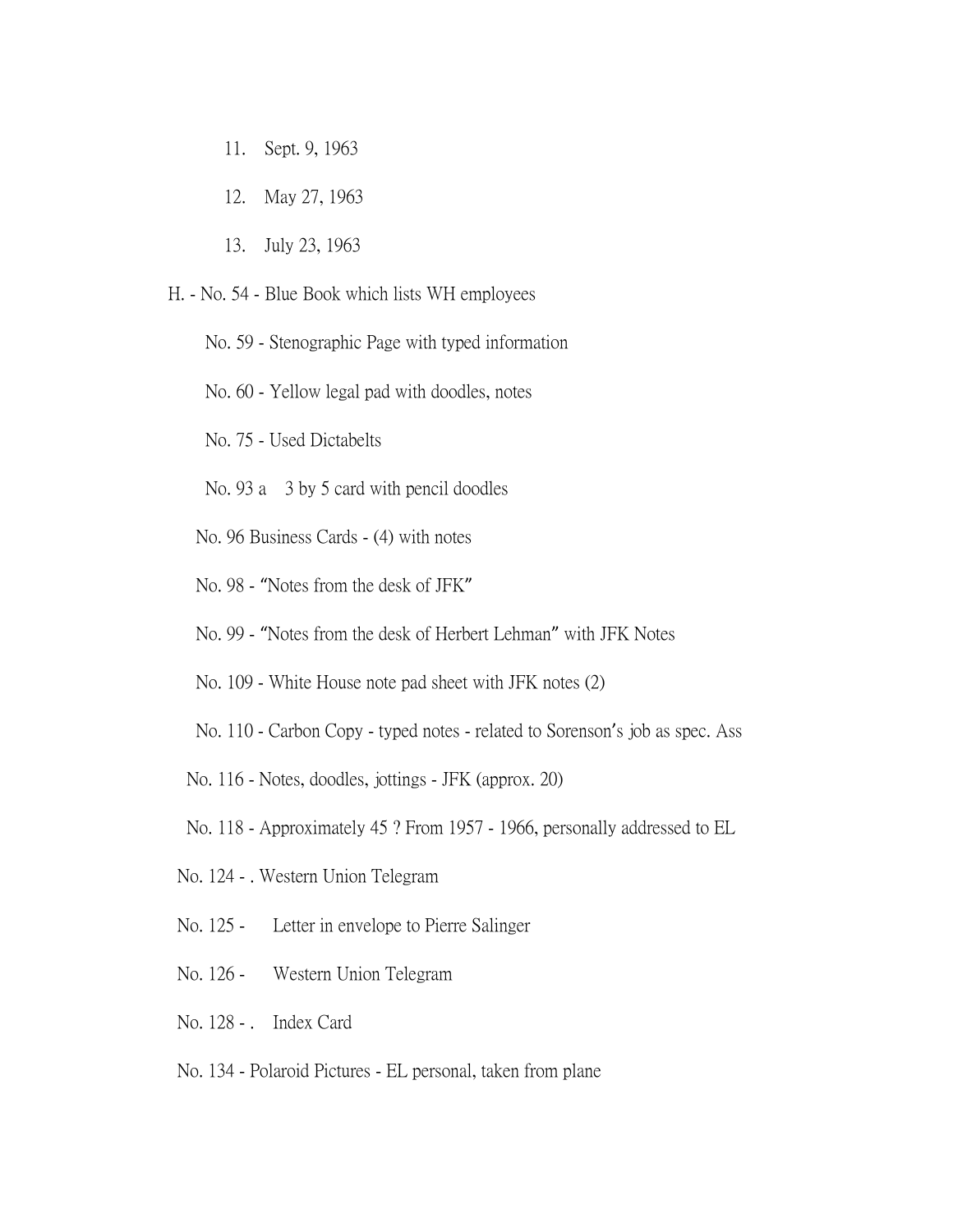No. 135 - European Trip - 1963

No. 138 - EL's typed copies of dictation and dictation notes

No. 142 - File Folder of Newspaper Clippings

No. 144 - White House Era Photographs

 No. 146 - Personal Photographs of EL No. 151 - Various Memoranda and notes

No. 172 - Seven Page Letter - JBK to JFK

No. 175 - File Folder - Eisenhower Lodge with JFK Doodles

No. 193 - Folder carried by JFK as president

No. 225 - Miscellaneous Photographs and reproduction photos -

No. 229 - JFK Photograph with incomplete note

No. 230 - Photograph

No. 231 - Presidential Briefing Binders (by country name)

No. 233 - For Presidential Signature - Military Aide

No. 244 - Letter draft from JFK to Richard Russell

No. 250 - Constituent Telegram from Texas to JFK

No. 251 - Air Force One Note

No. 258 - Folder Used by JFK

No. 259 - Folder with SS WHITE HOUSE DETAIL PHOTOS

No. 260 - Book on Secret Service

No. 267 - RFK Letter - 1963